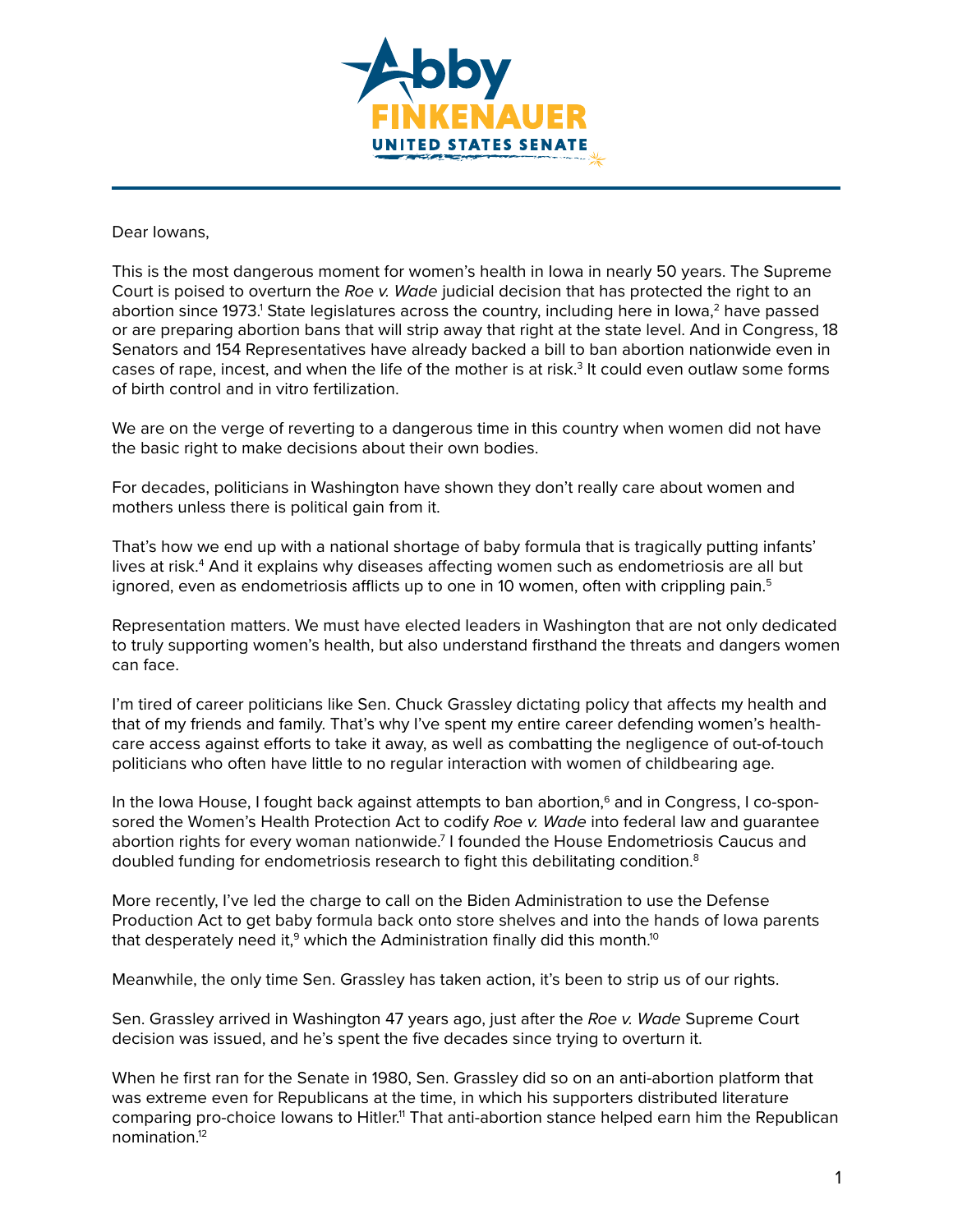Then, in his very first Senate term, Sen. Grassley voted for a constitutional amendment to overturn *Roe v. Wade* and affirm that "a right to abortion is not secured by this Constitution."13 While that measure failed, Sen. Grassley never stopped trying to ban abortion, and he's spent decades voting to restrict choice and pack the court system with judges and justices who will roll back the protections afforded by *Roe*.

Sen. Grassley finally got his chance more than 30 years later when, as chair of the Senate Judiciary Committee, he helped Mitch McConnell steal a seat on the Supreme Court. Sen. Grassley blocked Barack Obama's nomination of Merrick Garland and instead shepherded through Justice Neil Gorsuch<sup>14</sup> a year later. Justice Gorsuch will likely be the deciding vote to overturn *Roe v. Wade* and end the decades-old right to an abortion.15

It's time to make Sen. Grassley pay by replacing him with the youngest woman ever to serve in the U.S. Senate.

You see, representation matters, and as one of the only women of child bearing age in the Senate, I won't stop until we've passed the Women's Health Protection Act to keep politicians out of our doctors' offices and protect the right of women to make their own health care decisions.

I'll continue to advocate for women and families, prioritizing efforts to fight challenges such as endometriosis and the baby formula shortage.

Unlike Sen. Grassley who's lived in Washington for nearly 30 years, I've lived here in Iowa my whole life, and every day I talk to real people facing these challenges. I know the struggles folks face, and for me, it's personal: I was prepared to champion endometriosis research because I suffer from the condition. I was aware of our baby formula crisis because my friends and family and the Iowans I speak to with young kids let me know as soon as they started seeing empty store shelves.

You simply cannot advocate for these priorities and effectively serve Iowa families if you live in Washington and spend your time talking to politicians and lobbyists, like Sen. Grassley has done for the last several decades.

It's time to elect someone who will work on behalf of Iowa women and families every single day to protect their rights, their health, and their wellbeing. I've been fighting for Iowans my entire career, and I'm ready to take this fight to the U.S. Senate.

I hope you'll be with me,

Abby Finkenauer